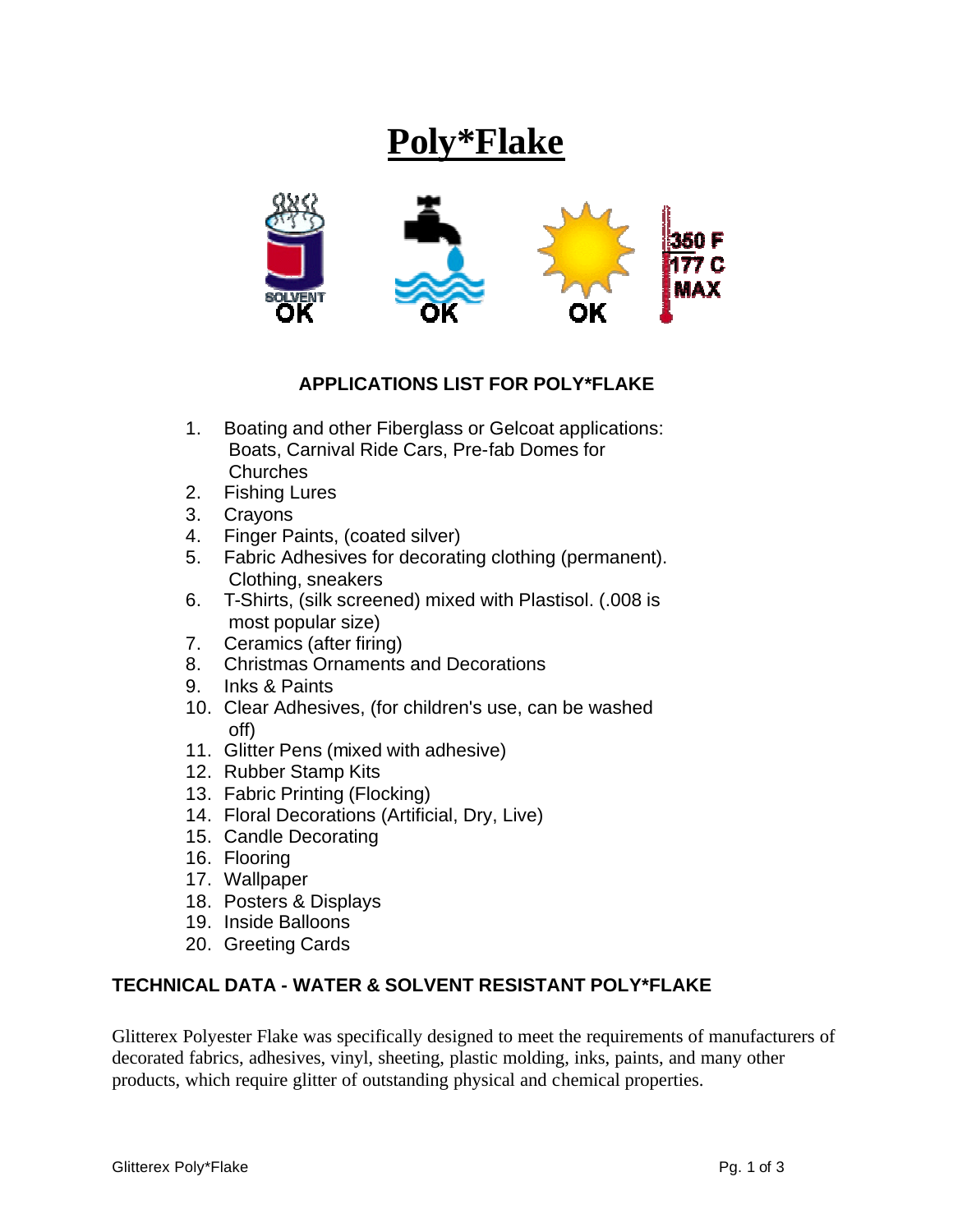The following is a list of some of the varied extensive testing Poly\*Flake as been exposed to:

**LIGHTFASTNESS:** A minimum of 400 hours in Atlas Fade-Ometer elapsed before any discernible change in color occurred. Samples were exposed to standard 148°F black panel temperature and 90% relative humidity. In addition to laboratory testing, tests were conducted in Miami, Florida in which samples of Poly\*Flake were exposed to the sun and elements for 18 months. No barriers such as glass or plastic films, which would have had the effect of shielding the samples from ultra-violent rays, were used. Under these conditions of maximum exposure to semi-tropical sunlight, there was no discernible change in color, nor was there any reduction in brilliance after 18 continuous months, at which time the tests were discontinued.

**TEMPERATURE RESISTANCE:** Although Poly\*Flake has endured exposure to 350°F with no apparent loss of color or reflective quality, the actual limit of resistance is dependent upon dwell time, mixing abrasion, and ambient process temperature.

**SUSPENSION PROPERTIES:** Because Poly\*Flake has a significantly lower specific gravity than most liquid or gel mediums where it is incorporated, it will remain in suspension more uniformly during process application.

**CHEMICAL RESISTANCE:** Poly\*Flake has proved highly resistant to most commonly used commercial, solvents, such as water, MEK, MIBK, alcohol, and high flash naphtha. Because of this excellent solvent resistance, this glitter can be used in most solvent, acrylic, vinyl, and aqueous systems.

## **LIMITATIONS:**

(1). Each chip of glitter has a minute edge of exposed aluminum created when the particle is cut from the sheet. Therefore, caustics and all chemicals normally affecting pure aluminum could react with this exposed edge. This does not preclude use of this glitter with these chemicals, however, since the short duration of most industrial processes may not afford enough time to cause significant damage to the finished product. It is advised that contact be checked carefully. (2). Concentrated sulfuric acid will cause separation of the coating from the foil. (3). Poly\*Flake should be experience tested prior to application.

**COLOR ADHERENCE:** The coatings used to produce Poly\*Flake are formulated, applied and thermoset to create a coating with superb strength and with excellent adhesion to film. Standard tests applied to the coated foil are: Cellophane tape strip test, 180 fold and crease test, and wrinkle test. Under all of these examinations, no separations occurred between the coating and the foil. In addition to excellent adherence of the coating to the foil, it is equally important that the colors are resistant to migration or bleeding into surrounding medium. Because the finest available transparent pigments are used, the colors are highly resistant to migration.

**COLORS:** A beautiful spectrum of brilliant colors are available for Poly\*Flake. Samples are available on request.

**TOXICITY:** Poly\*Flake by Glitterex is a coated aluminum metallized Polyethylene Terephthalate, and is formulated to be Non-Toxic.

**QUALITY:** Poly\*Flake undergoes thorough quality control in all stages of production. The vacuum metallized polyester film, and coating are checked for gauge, brightness, color match,